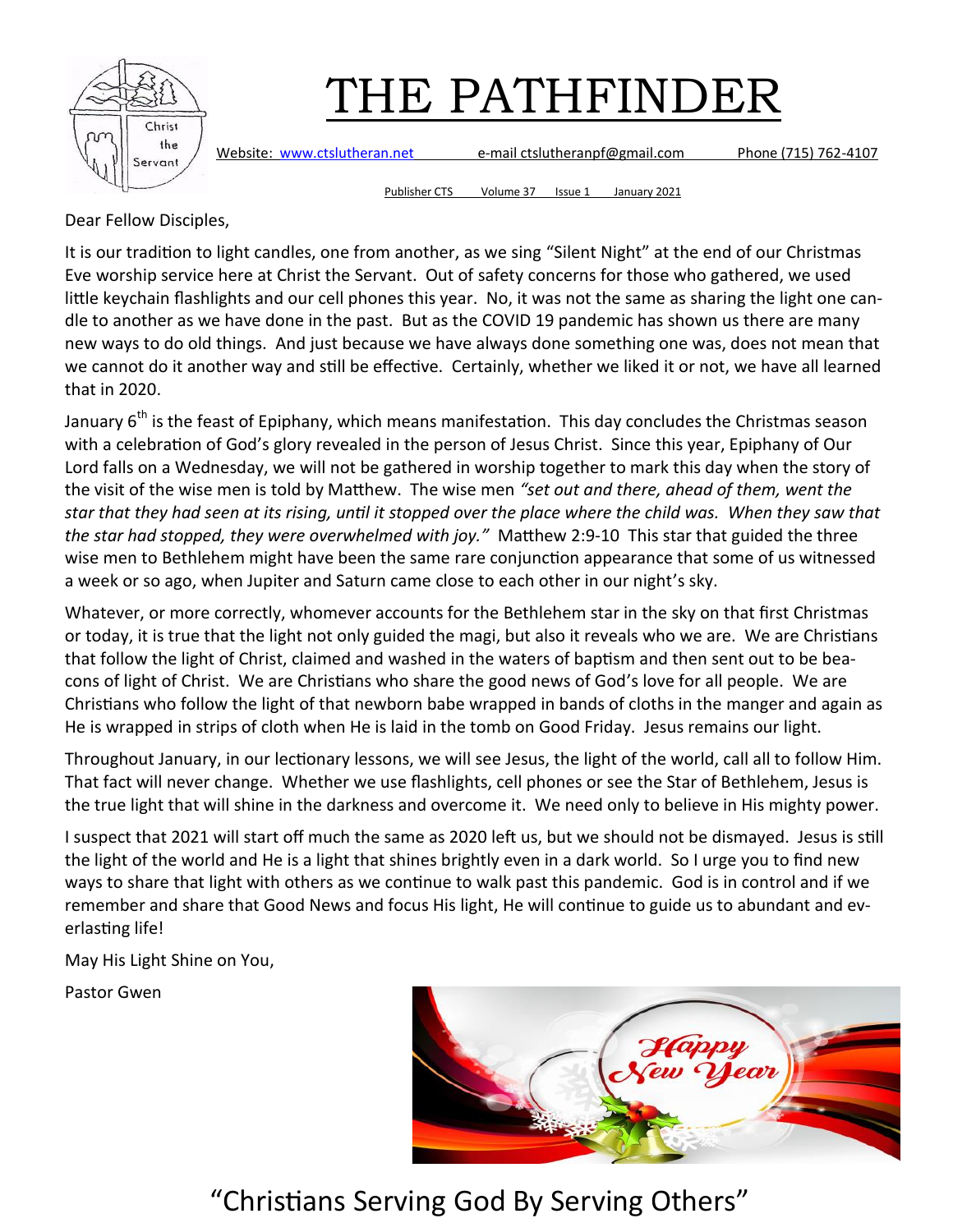

Website: [www.ctslutheran.net](http://www.ctslutheran.net/) e-mail ctslutheranpf@gmail.com Phone (715) 762-4107

Publisher CTS Volume 37 Issue 1 January 2021

When you see a snowman Three snowballs round, He is reminding you That in God Three in One are found.

The bottom reminds us of God the Father, Our strong rock and foundation The Creator of all living things, People, tribes and nations.

The middle shows us God the Son With His arms spread open wide. Who died on the cross for each of us Our sins Jesus' blood did hide.

The head reminds us of God the Holy Spirit

Who is our counselor and friend, He speaks to our hearts and minds Transforming us in the likeness of Him.

So when you see a snowman In the midst of all the wintertime fun,

Listen carefully and he'll tell you, "Remember, God is Three in One."



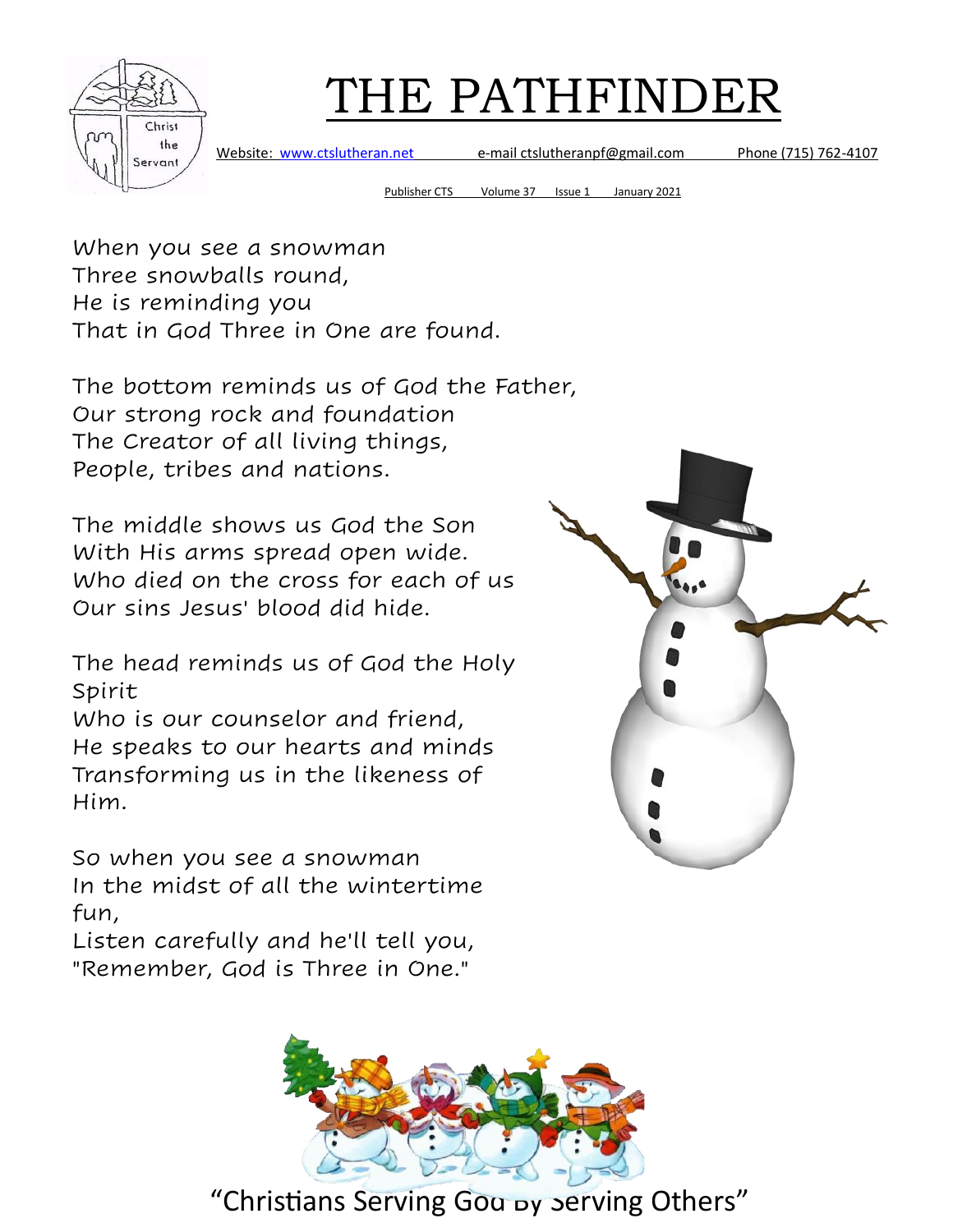

Website: [www.ctslutheran.net](http://www.ctslutheran.net/) e-mail ctslutheranpf@gmail.com Phone (715) 762-4107

Publisher CTS Volume 37 Issue 1 January 2021

### **Office Hours for Pastor - January 2021**

| January 5th  | 2:00-5:00 pm  |
|--------------|---------------|
| January 7th  | 9:00-12:00 pm |
| January 12th | 2:00-5:00 pm  |
| January 14th | 9:00-12:00 pm |
| January 19th | 2:00-5:00 pm  |
| January 21st | 9:00-12:00 pm |
| January 26th | 2:00-5:00 pm  |
| January 28th | 9:00-12:00 pm |
|              |               |

#### **Men's Group—Thursday**

| January 7th  | 5:00-6:00 pm |
|--------------|--------------|
| January 14th | 5:00-6:00 pm |
| January 21st | 5:00-6:00 pm |
| January 28th | 5:00-6:00 pm |

### **Bible Study Sunday following Worship**

January 3rd

January 10th January 31st

### **Women's Quilting Group—Thursday**

| January 7th  | $9:30 \text{ am}$ |
|--------------|-------------------|
| January 14th | $9:30$ am         |
| January 21st | $9:30$ am         |
| January 28th | $9:30$ am         |

#### **Confirmation**

| January 5th  | $2:30-3:30$ pm |
|--------------|----------------|
| January 12th | $2:30-3:30$ pm |

January 19th 2:30-3:30 pm

January 26th 2:30-3:30 pm

#### **Sunday Tuesday School**

January 5th 4:00 pm January 19th 4:00 pm

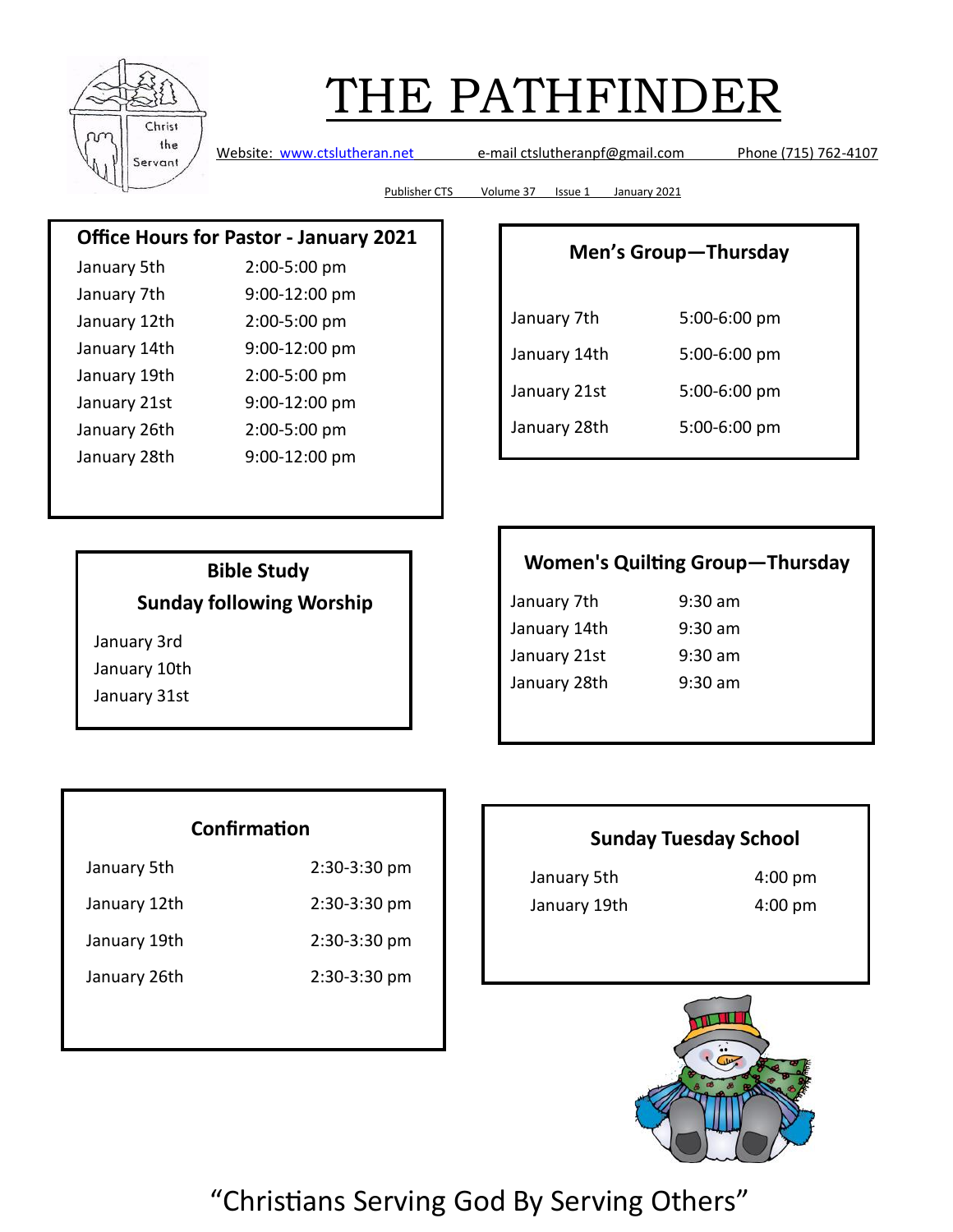

Website: [www.ctslutheran.net](http://www.ctslutheran.net/) e-mail ctslutheranpf@gmail.com Phone (715) 762-4107

Publisher CTS Volume 37 Issue 1 January 2021



### **January Bible Readings**

#### **January 3rd, 2021 Second Sunday of Christmas**

Jeremiah 31:7-14 Psalm 147:12-20 Ephesians 1:3-14 John 1:1-18

#### **January 10th, 2021 Baptism of Our Lord**

Genesis 1:1-5 Psalm 29 Acts 19:1-7 Mark 1:4-11

#### **January 17th, 2021 Second Sunday after Epiphany**

1 Samuel 3:1-10 Psalm 139:1-6, 13-18 1 Corinthians 6:12-20 John 1:43-51

#### **January 24th, 2021 Third Sunday after Epiphany**

Jonah 3:1-5,10 Psalm 62:5-12 1 Corinthians 7:29-31 Mark 1:14-20

#### **January 31st , 2021 Fourth Sunday after Epiphany**

Deuteronomy 18:15-20 Psalm 111 1 Corinthians 8:1-13 Mark 1:29-39



**Therefore confess your sins to one another, and pray for one another, that you may be healed… James 5:16.**

Please remember these people and requests in your prayers.

**Health/ Concerns:** Dale, Scott, Margaret, Tom, Mary, Angie, Kurt, Steve, Sally, Gerry, David, Susan, Matthew, and Pete.

**Military** - Anton, Allesa Marrie and Natalie.

CTS Church Council, Men's Group, WELCA, Quilting Ministry, Adult Bible Studies, CTS Youth, AIDS orphans in Malawi, Hunger and poverty in the world, and those struggling with the Coronavirus.

![](_page_3_Picture_24.jpeg)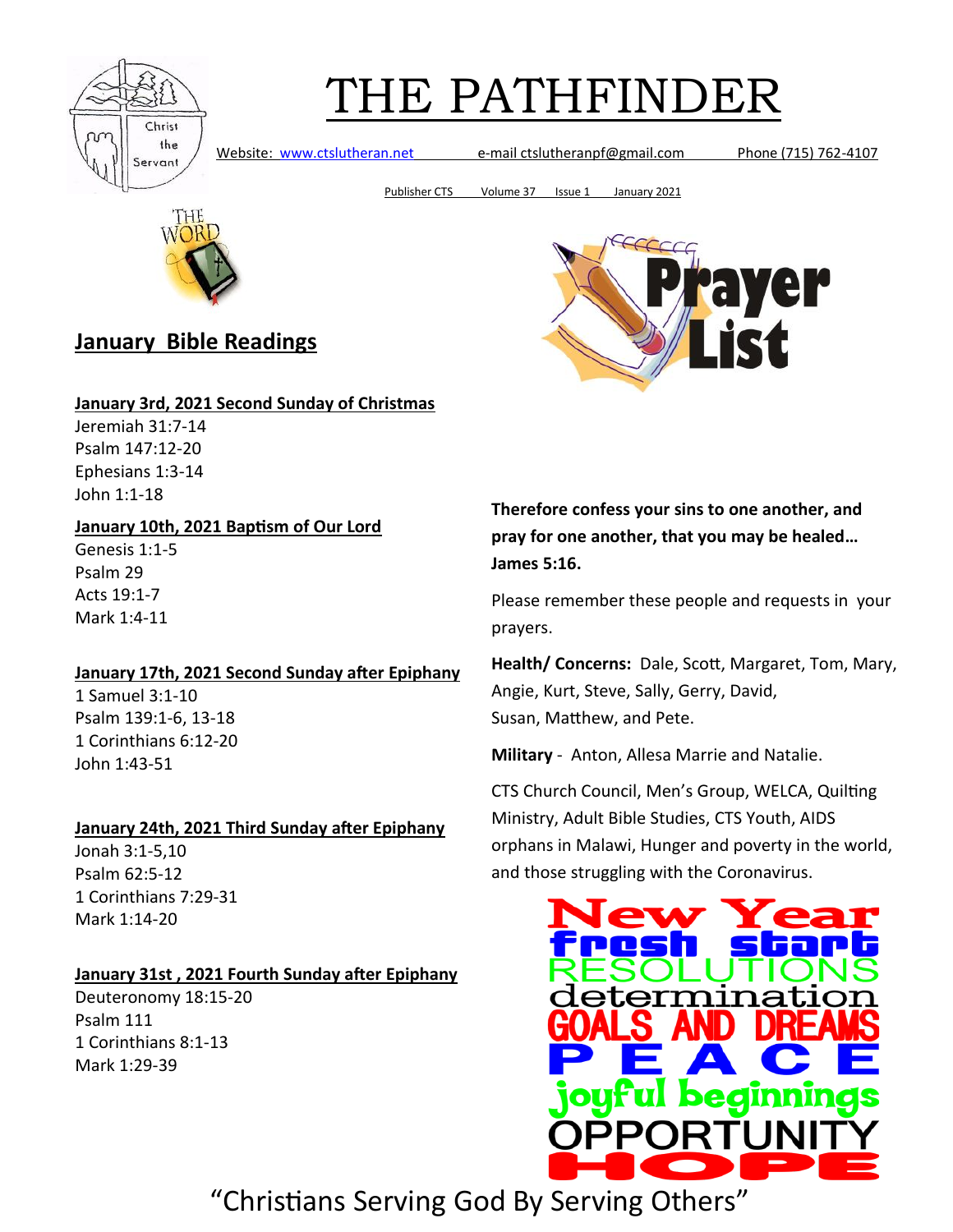![](_page_4_Picture_0.jpeg)

Website: [www.ctslutheran.net](http://www.ctslutheran.net/) e-mail ctslutheranpf@gmail.com Phone (715) 762-4107

Publisher CTS Volume 37 Issue 1 January 2021

## Important Information

![](_page_4_Picture_6.jpeg)

Men's group meets on Thursday evenings from 5:00-6:00 p.m. All men are welcome to join in. You can call Mike Roberts for more information.

Since Pastor Gwen is not doing house visits until COVID 19 is under control, she will make herself available for private communion in the sanctuary. Please call Pastor to schedule a time that will work for you if you would like communion at a time other than on Sunday morning.

Bible study continues on Sunday mornings after worship. Our Advent series is called "Prepare Ye" will continue for another week or two and then we will go on to a Max Lucado study. See Pastor for more details. All are welcome to come and join us.

Due to the mandate by our Governor, masks are required when in our building. Social distancing of 6 feet should also be observed as well. Masks, hand sanitizer and disinfecting wipes are available through the building.

The annual meeting of the congregation will be on January 24 immediately after worship. Annual Report booklets will be available by January 17th. You may pick one up in the office prior to the meeting.

![](_page_4_Picture_12.jpeg)

Please remember that the first Sunday of each month is Food pantry Sunday. Bring in food donations and place in the box for delivery to the pantry. Also, if you would like to donate money to the pantry, you may give checks or cash to Pastor Gwen or drop a donation off at Forward Bank.